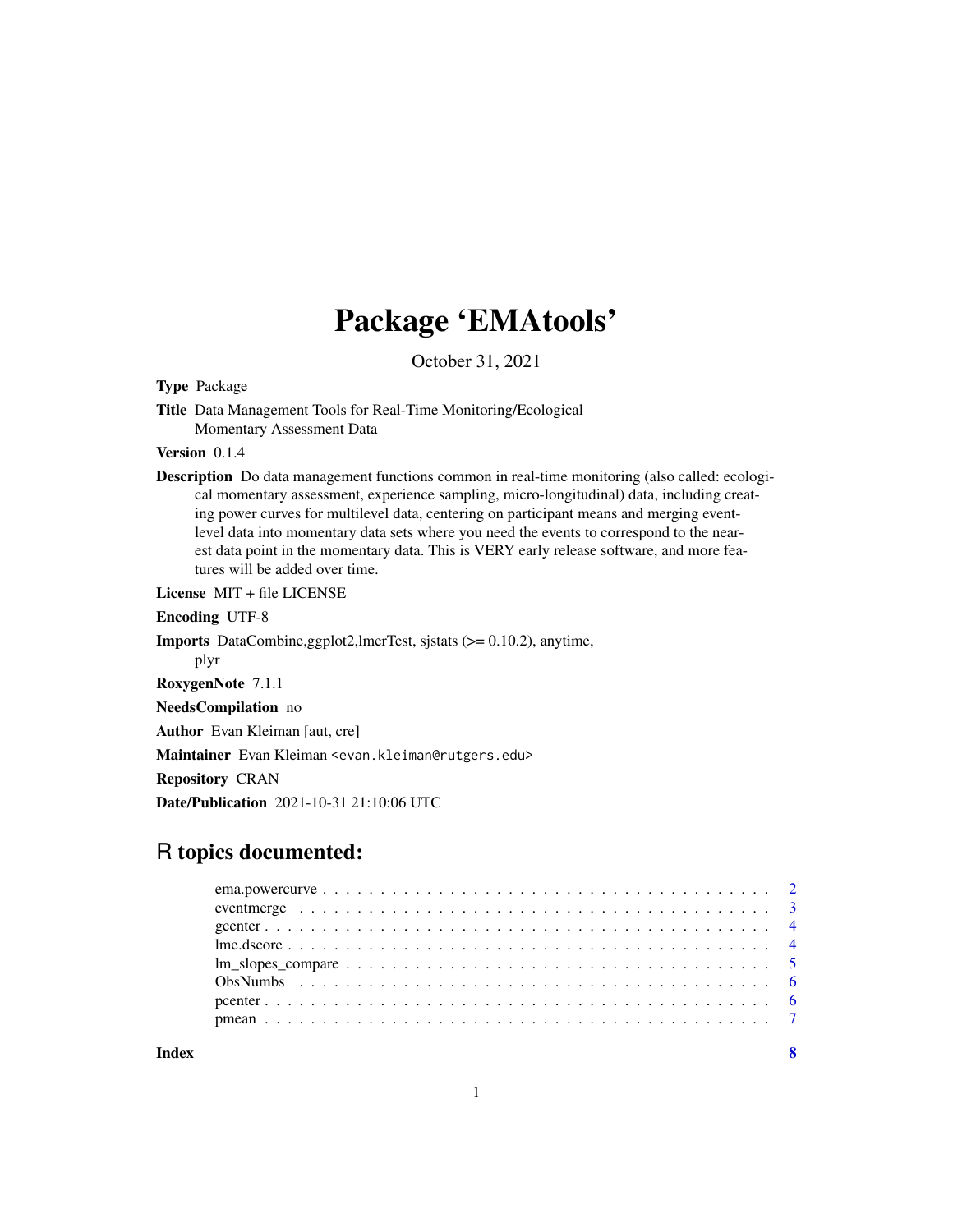# Description

This allows you to estimate power to detect an effect at three standard effect sizes  $(d = 0.2, 0.5,$  and 0.8). It uses the smpsize\_lmm function from sjstats to generate data for the curves and ggplot2 to plot them.

#### Usage

```
ema.powercurve(
 NumbPart,
 NumbResp,
 days,
 respday,
 Est\_ICC = 0.05,COL.8 = "red",COL.5 = "blue",COL.2 = "green")
```
# Arguments

| NumbPart | Total number of participants (i.e., level-2 unit)                                                                                                                                                                                                           |
|----------|-------------------------------------------------------------------------------------------------------------------------------------------------------------------------------------------------------------------------------------------------------------|
| NumbResp | Total max number of responses per participant (e.g., number of days * num-<br>ber of responses per day). You can either enter this OR enter number of days<br>and number of responses per day manually. If all are entered, it will default to<br>NumbResp. |
| days     | Maximum number of days in study.                                                                                                                                                                                                                            |
| respday  | Maximum number of responses per day.                                                                                                                                                                                                                        |
| Est_ICC  | Estimated model ICC. Defaults to .05, but you should use a priori information<br>from prior studies.                                                                                                                                                        |
| COL.8    | Color of line for large $(d=8)$ effect size. Defualt is red, but you can specify<br>colors by name or by hex code (make sure to put colors in quotation marks).                                                                                             |
| COL.5    | Color of line for medium $(d=0.5)$ effect size. Definalt is blue, but you can specify<br>colors by name or by hex code (make sure to put colors in quotation marks).                                                                                        |
| COL.2    | Color of line for small $(d=2)$ effect size. Defualt is green, but you can specify<br>colors by name or by hex code (make sure to put colors in quotation marks).                                                                                           |

#### Value

A ggplot object that displays power curves at three effect sizes (d=.2,.5,.8). You can use this like any other ggplot object (e.g., by adding other ggplot objects to it)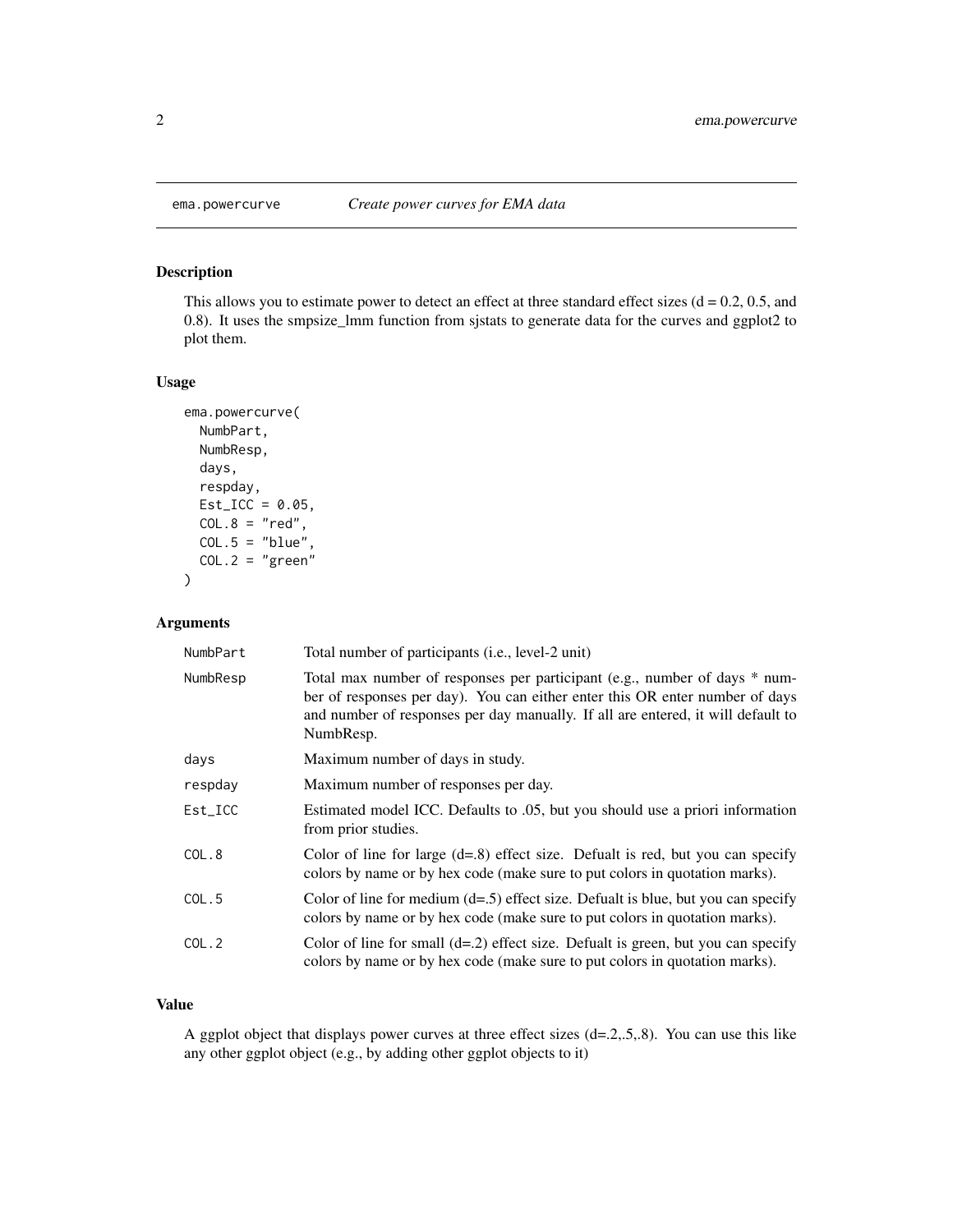# <span id="page-2-0"></span>eventmerge 3

#### Examples

```
## Not run: ema.powercurve(NumbPart=80,days=30,respday=3)
## Not run: ema.powercurve(NumbPart=80,NumbResp=200)
 ## Not run: ema.powercurve(NumbPart=80,NumbResp=200,COL.8="orange")
 ## Not run: ema.powercurve(NumbPart=80,NumbResp=200,COL.8="orange",COL.5="#FF5733",COL.3="#8E44AD")
```
eventmerge *Merge Mobile EMA (mEMA) event-level data into momentary data*

#### Description

This allows you to merge event-level data (e.g., yes/no to an event) into momentary data, placing the event with the most recent momentary datapoint before the event

#### Usage

eventmerge(MOMENTARY, EVENT, eventNAME = "eventYN")

#### Arguments

| <b>MOMENTARY</b> | a data frame with momentary (i.e., level-1) data exported from mEMA, should<br>have the following columns (all mEMA default names): KEY, instance_key,<br>subject id, timestamp                                                                                                          |
|------------------|------------------------------------------------------------------------------------------------------------------------------------------------------------------------------------------------------------------------------------------------------------------------------------------|
| <b>EVENT</b>     | a data frame with event data (i.e., level-2) that should have the following columns<br>(all mEMA default): instance_key subject_id respondent_id timestamp local_date<br>survey_id timezone_offset as well as an "event" column in the last column of the<br>dataframe (can be any name) |
| eventNAME        | variable name for your event in the final merged dataset (does not have to match<br>last column in EVENT dataset, but can). Defaults to "eventYN".                                                                                                                                       |

#### Value

A dataframe that contains event data merged into your momentary data. It will have N rows  $= N$ rows in the momentary dataset.

#### Examples

## Not run: newDATA<-eventmerge(MOMENTARYdata,EVENTdata,eventNAME="eventYN")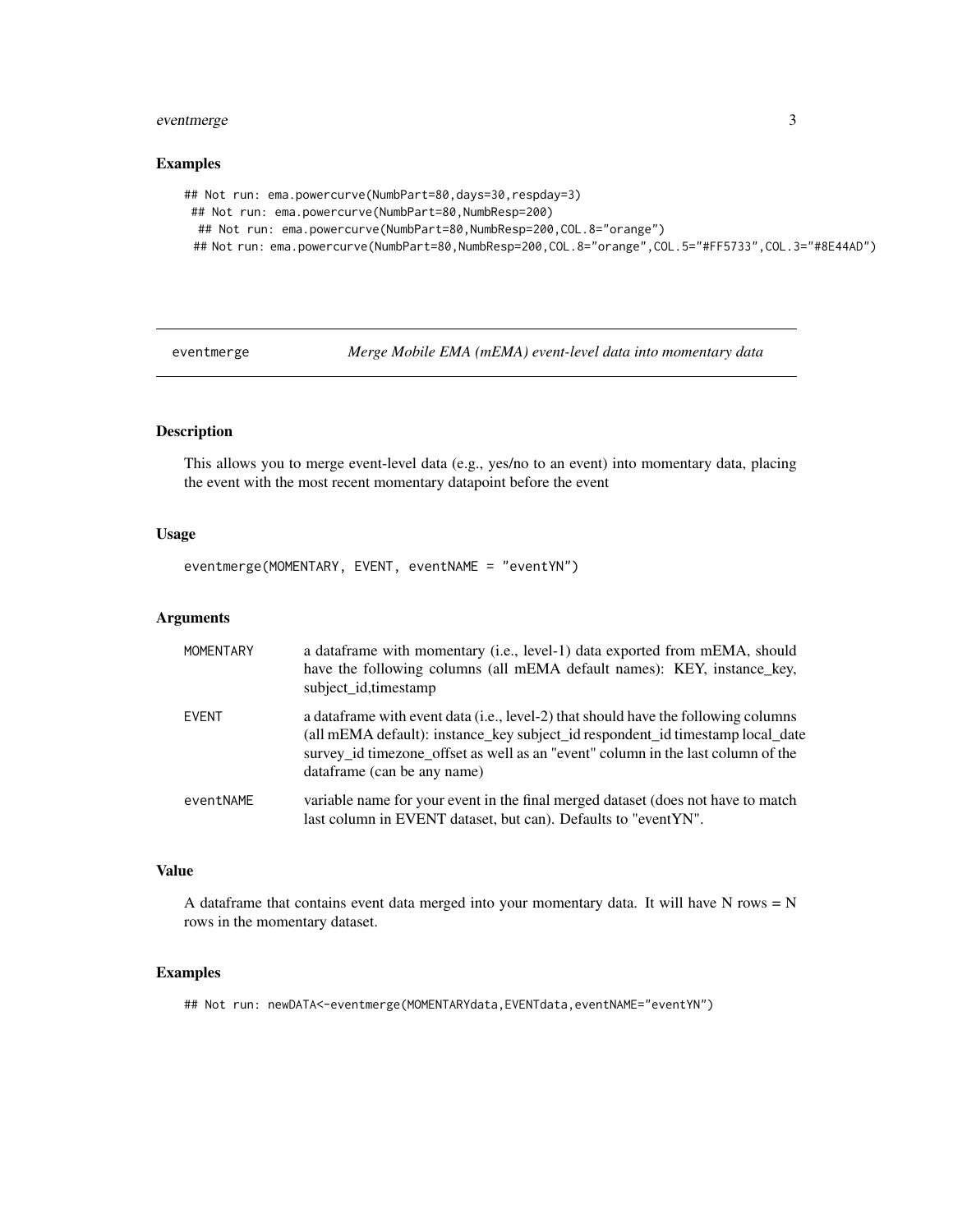<span id="page-3-0"></span>

# Description

This function allows you to center on grand-means.

#### Usage

gcenter(var)

#### Arguments

var name of variable to be centered

#### Value

A column in your dataframe (with grand-mean centered data)

# Examples

## Not run: data\$centeredVAR<-gcenter(data\$var)

| lme.dscore | Calculate d scores from an lme4 or nlme object |
|------------|------------------------------------------------|
|------------|------------------------------------------------|

# Description

This will calculate Cohen's D for each effect in an lme4 object.

#### Usage

```
lme.dscore(mod, data, type)
```
# Arguments

| mod  | An lme4 or nlme object                             |
|------|----------------------------------------------------|
| data | The dataset the lme4 or nlme object was drawn from |
| type | Either "lme4" or "nlme"                            |

#### Value

A table of d-scores.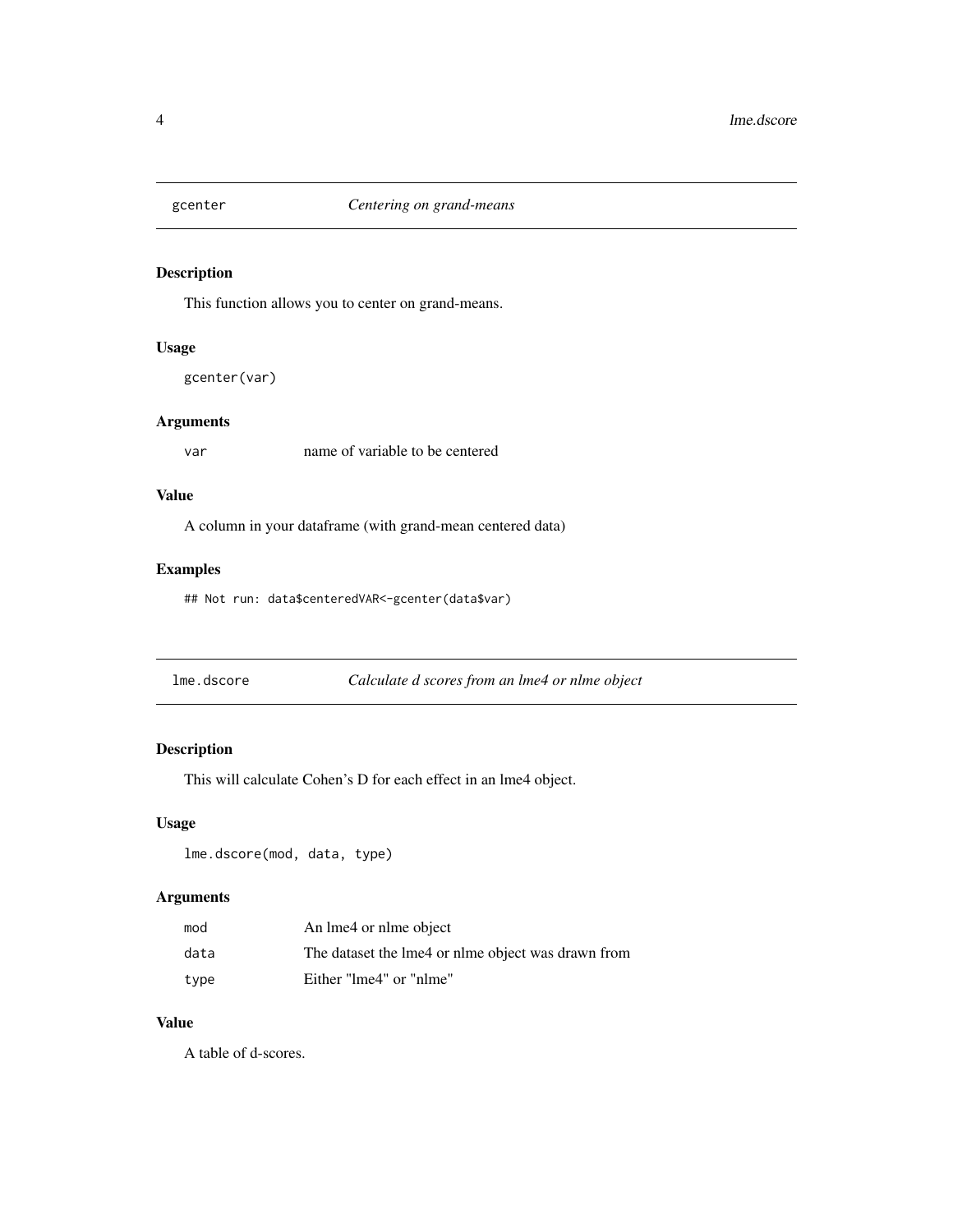#### <span id="page-4-0"></span>Note

lme4 and nlme models will produce slightly different estimates. This is because when using type="lme4", the numerator DF will be calculated using the Satterthwaite approximations to degrees of freedom (via the lmerTest package), whereas nlme includes Kenward-Roger numerator degress of freedom. If you have sufficent level-1 samples, the difference between models will be miniscule.

#### Examples

```
## Not run: model1<-lmer(DV~IV1+IV2+IV3+(1|subject),data=DATA_1)
## Not run: lme.dscore(model1,data=DATA_1,type="lme4")
```
lm\_slopes\_compare *Compare the slopes of two lme models*

#### Description

This allows you to compare two lme4 models that have the same fixed predictors but differ in other ways (e.g., from different datasets, different random effects). It will produce a Z score a p-value for each effect.

#### Usage

```
lm_slopes_compare(VAR1, VAR2)
```
#### Arguments

| VAR1             | An lme4 object                                                         |
|------------------|------------------------------------------------------------------------|
| VAR <sub>2</sub> | An lme4 object that has the same variables, in the same order as VAR1. |

# Value

Z-tests comapring slopes.

#### Examples

```
## Not run: model1<-lmer(DV~IV1+IV2+IV3+(1|subject),data=DATA_1)
## Not run: model2<-lmer(DV~IV1+IV2+IV3+(1|subject),data=DATA_2)
## Not run: lm_slopes_compare(model1,model2)
```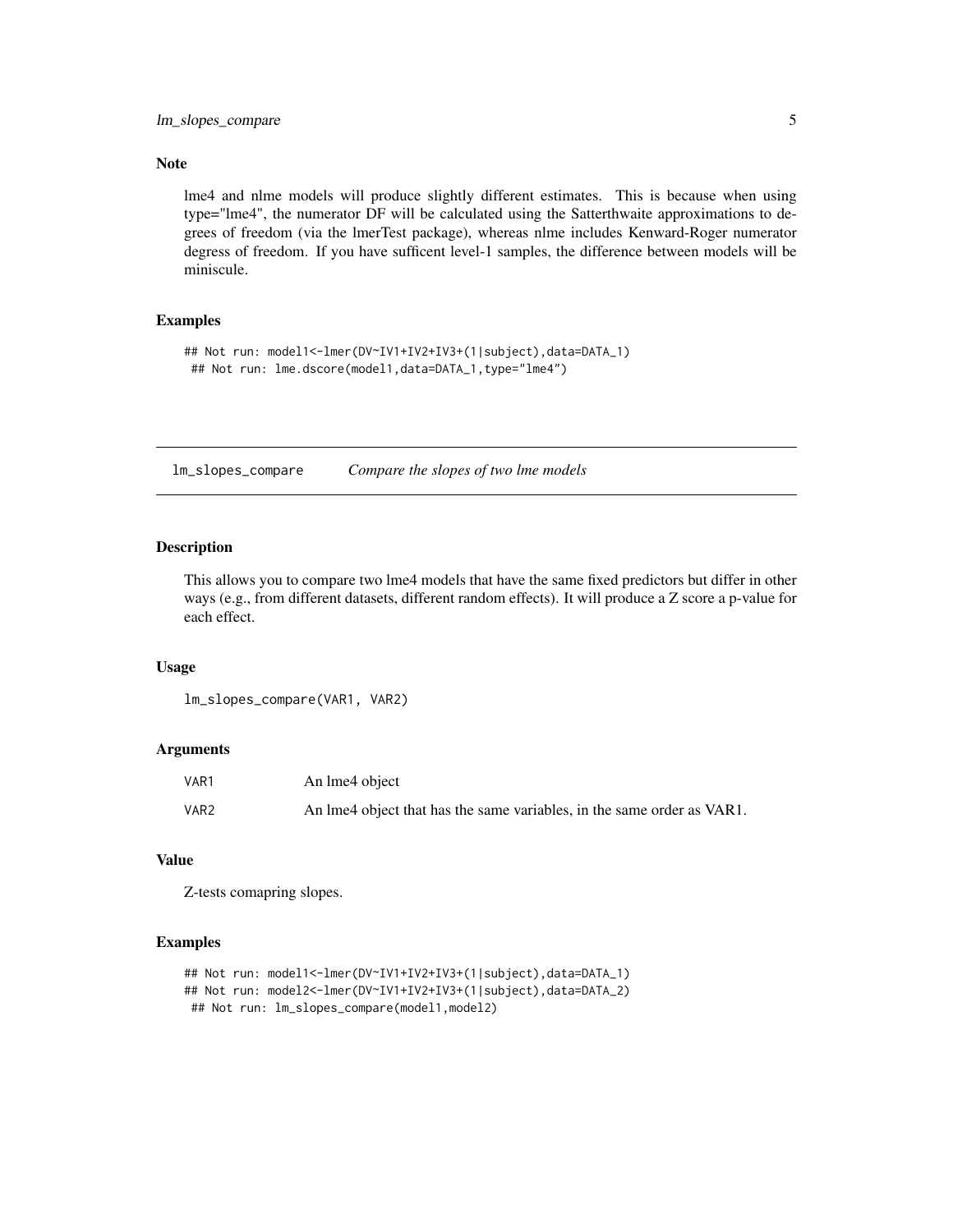# Description

This function allows you number your observations by participant (P), by day (D) or by participant and day (PD) using a unix (numeric) timestamp

# Usage

ObsNumbs(ID, TS, BY =  $c("P", "D", "PD")$ )

#### Arguments

| ΙD | name of ID variable                                                                                                                                                                                                                                                                                                                                                              |
|----|----------------------------------------------------------------------------------------------------------------------------------------------------------------------------------------------------------------------------------------------------------------------------------------------------------------------------------------------------------------------------------|
| TS | name unix (numeric) timestamp (if you have a date-time object, try converting<br>it with as numeric(as. $POSIXct()$ )                                                                                                                                                                                                                                                            |
| ВY | participant (P), by day (D), or by participant and day (PD). P will create a col-<br>umn of just 1 through n responses for each participant. D will create a day-level<br>sequential value. PD will create an observation within each day. This might be<br>most useful by first using the $BY=D$ option, which will give you day number to<br>use in tandem with observation #. |

#### Value

A column in your dataframe (with person-centered data)

#### Examples

## Not run: data\$ObsNumb<-ObsNumbs(data\$ID,data\$TS, BY="P") ## Not run: data\$DayNumb<-ObsNumbs(data\$ID,data\$TS,BY="D") ## Not run: data\$ObsNumb\_D<-ObsNumbs(data\$ID,data\$TS,BY="PD")

| pcenter |  |
|---------|--|
|---------|--|

pcenter *Centering on person-means*

# Description

This function allows you to center on person-means (also called "centering within clusters")

#### Usage

pcenter(ID, var)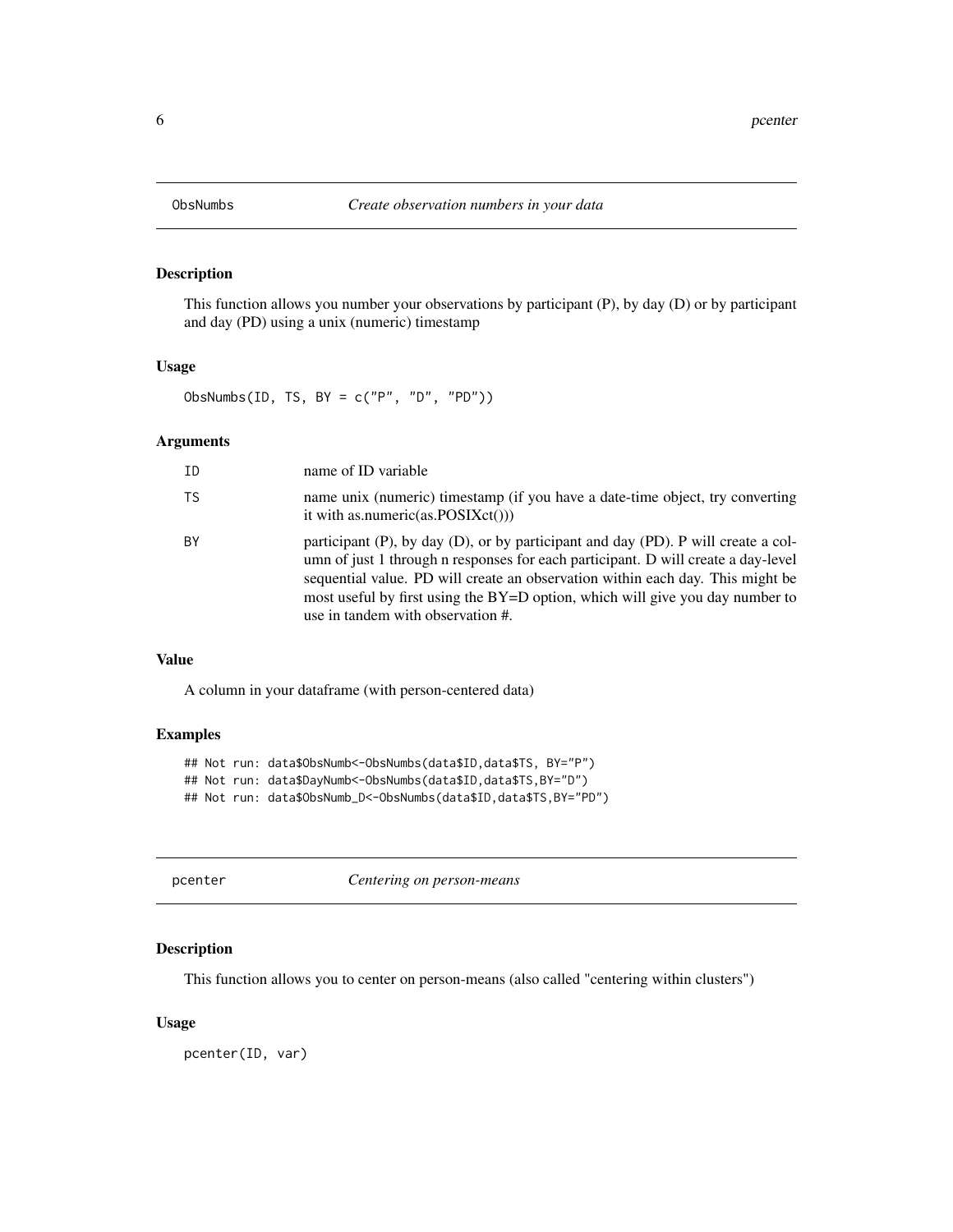#### <span id="page-6-0"></span>pmean 7 and 7 and 7 and 7 and 7 and 7 and 7 and 7 and 7 and 7 and 7 and 7 and 7 and 7 and 7 and 7 and 7 and 7 and 7 and 7 and 7 and 7 and 7 and 7 and 7 and 7 and 7 and 7 and 7 and 7 and 7 and 7 and 7 and 7 and 7 and 7 and

#### Arguments

| TD  | name of ID variable             |
|-----|---------------------------------|
| var | name of variable to be centered |

#### Value

A column in your dataframe (with person-centered data)

# Examples

## Not run: data\$centeredVAR<-pcenter(data\$ID,data\$var)

pmean *Centering on person-means*

# Description

This function allows you calculate person-level means. This will create a level-2 variable that can be used in tandem with person-centered means. This is useful if you are interested in both the within-person and between-person effects.

#### Usage

pmean(ID, var)

#### Arguments

| ΙD  | name of ID variable             |
|-----|---------------------------------|
| var | name of variable to be centered |

# Value

A column in your dataframe (with person-level means)

#### Examples

## Not run: data\$centeredVAR<-pmean(data\$ID,data\$var)